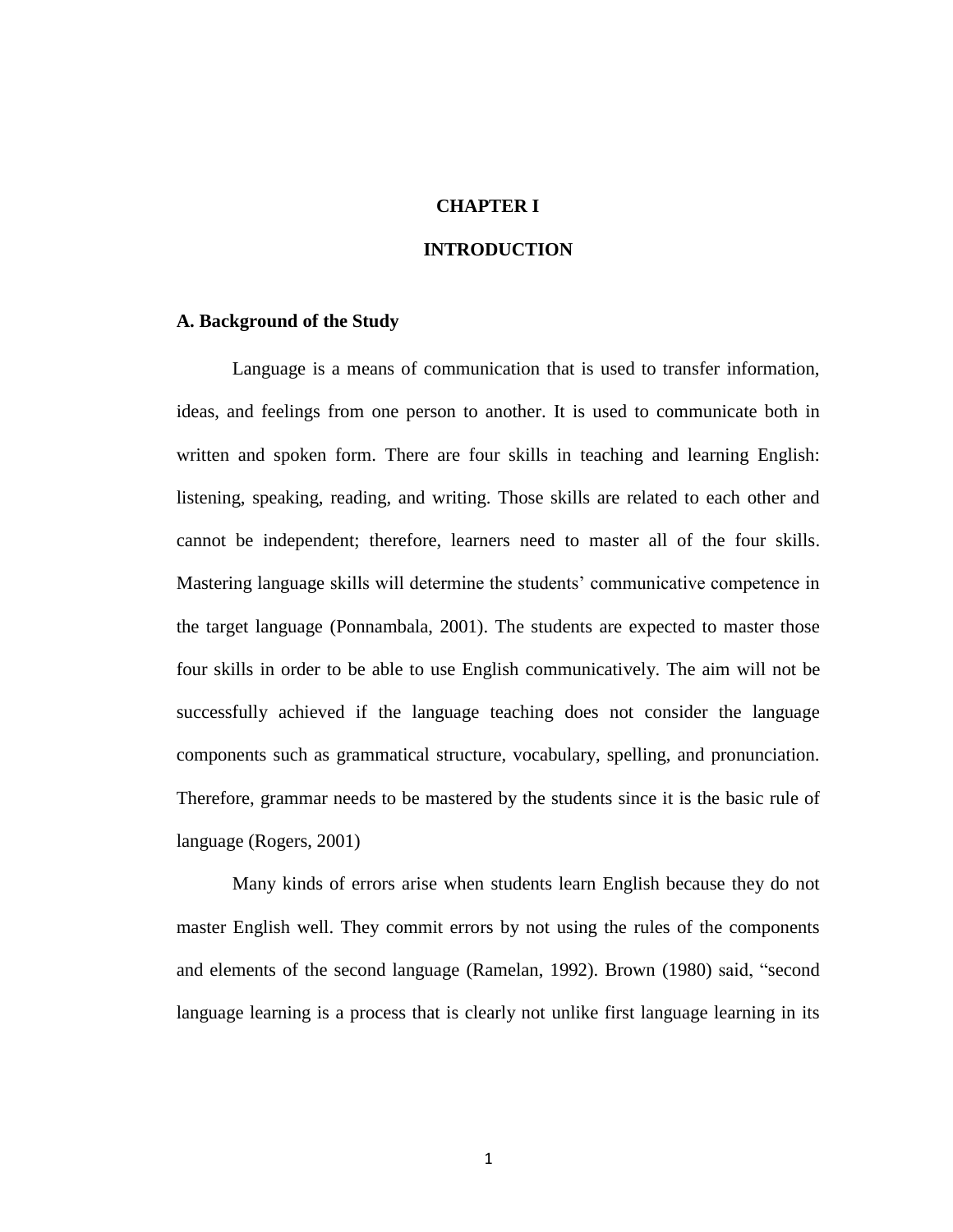trial and errors nature." It means that the students learning English cannot avoid errors in learning a second language (Slinker, 1994).

According to Kaharuddin(2017), mastering communication skills in a foreign language may not be a part from mastering language components of the language such as vocabulary, pronunciation, grammar and tenses. Indonesian students find tenses to be most difficult to learn, such as simple present tense.

Based on the information above, the writer concludes that the teacher needs to find the way to solve this problem because it was found that most of the students still had difficulties in mastering grammar, especially in mastering Simple Present Tense. It is important for the students to make and use sentences to communicate in daily life. Many students often did not understand why some sentences used auxiliaries, *is, am*, and *are* instead of auxiliaries *do* and *does.* Some students still chose "*My father is work in the office"* instead of saying "*My father works in the office"*. Moreover, some students were confused in differentiating which subjects used auxiliaries *do* and which ones used *does.* All the problems above arose since the students did not understand the right rule of Simple Present Tense. Therefore, the researcher was encouraged to find out the causes of the problems.

Generally, some teachers in the primary school taught Simple Present Tense by giving a note on the whiteboard, gave some examples, and then asked the students to take a note. After that, the students were only given limited time to do some exercises. Furthermore, the students also often thought that learning Simple Present Tense was difficult. This assumption made the students afraid and not motivated to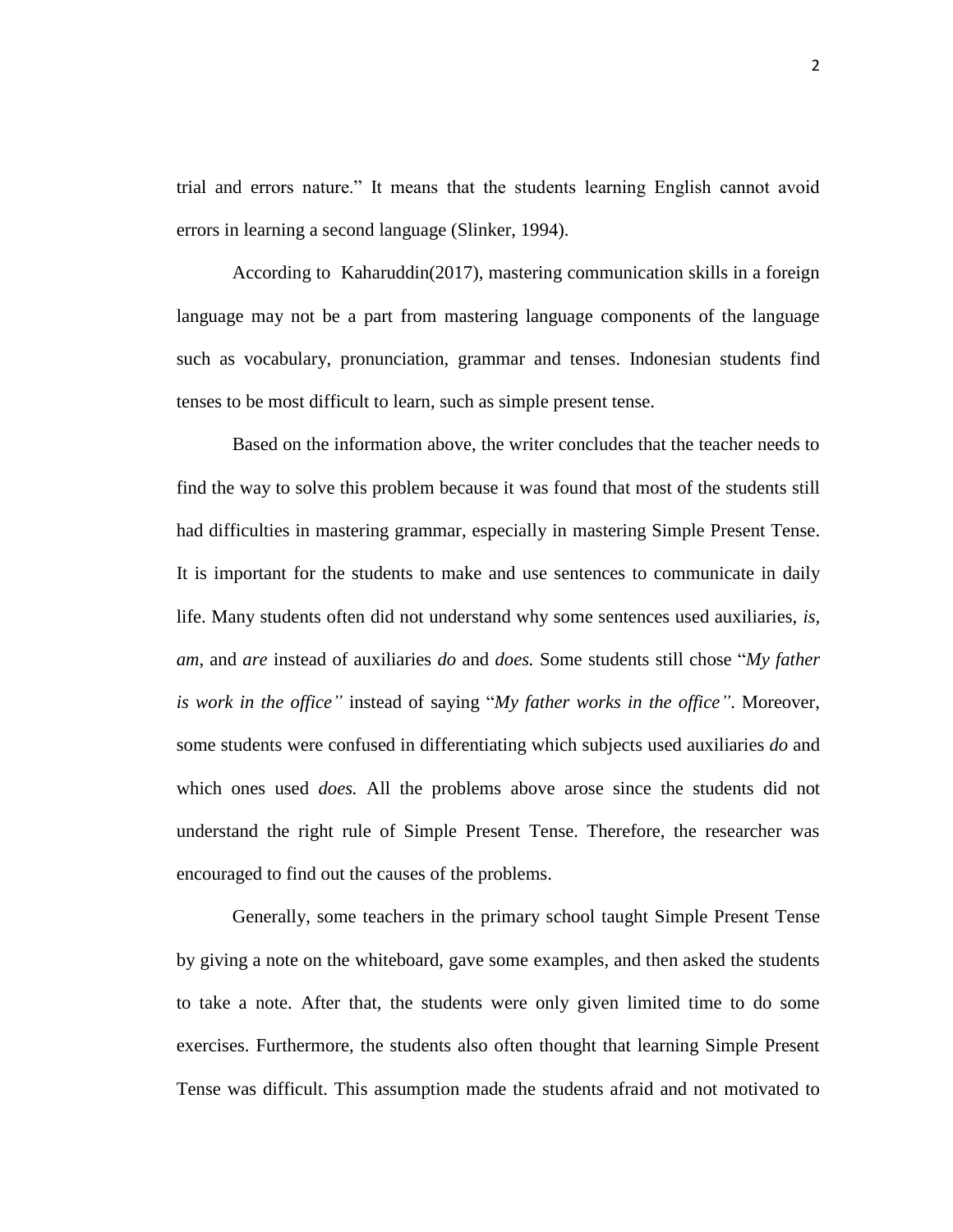study. As a result, most of the students were afraid to ask the points that they did not understand to the teacher. This situation made the students passive in their learning process.

The students' enthusiasm was much related to the technique used by the teacher in transferring the lesson. The students would become not interested in learning if the technique used was monotonous. It made the learning process not effective. Using picture is one the effective way in teaching English grammar. It helps the students to understand the lesson.

The purpose of the research was to find out whether using flash card is the effective way to improve students' mastery of simple present tense. For many students, flash card is interesting and it can draw their attention. Flashcard is a paper containing a picture and name of the picture. Cross (1991) define a flashcard as a simple picture on a piece of paper or card, which is probably the most widely visual aids in language teaching. Another definition comes from Kasihani, (2007), he stated that flashcard is cards measure A4 papers amount to 30 to 50 cards and every card contains a picture and name of the picture. Hopefully this research could solve the problem that the students faced.

## **B. Problem of the Study**

The problem of this study is stated as follows:

"Can flash card increase students' mastery in simple present tense?"